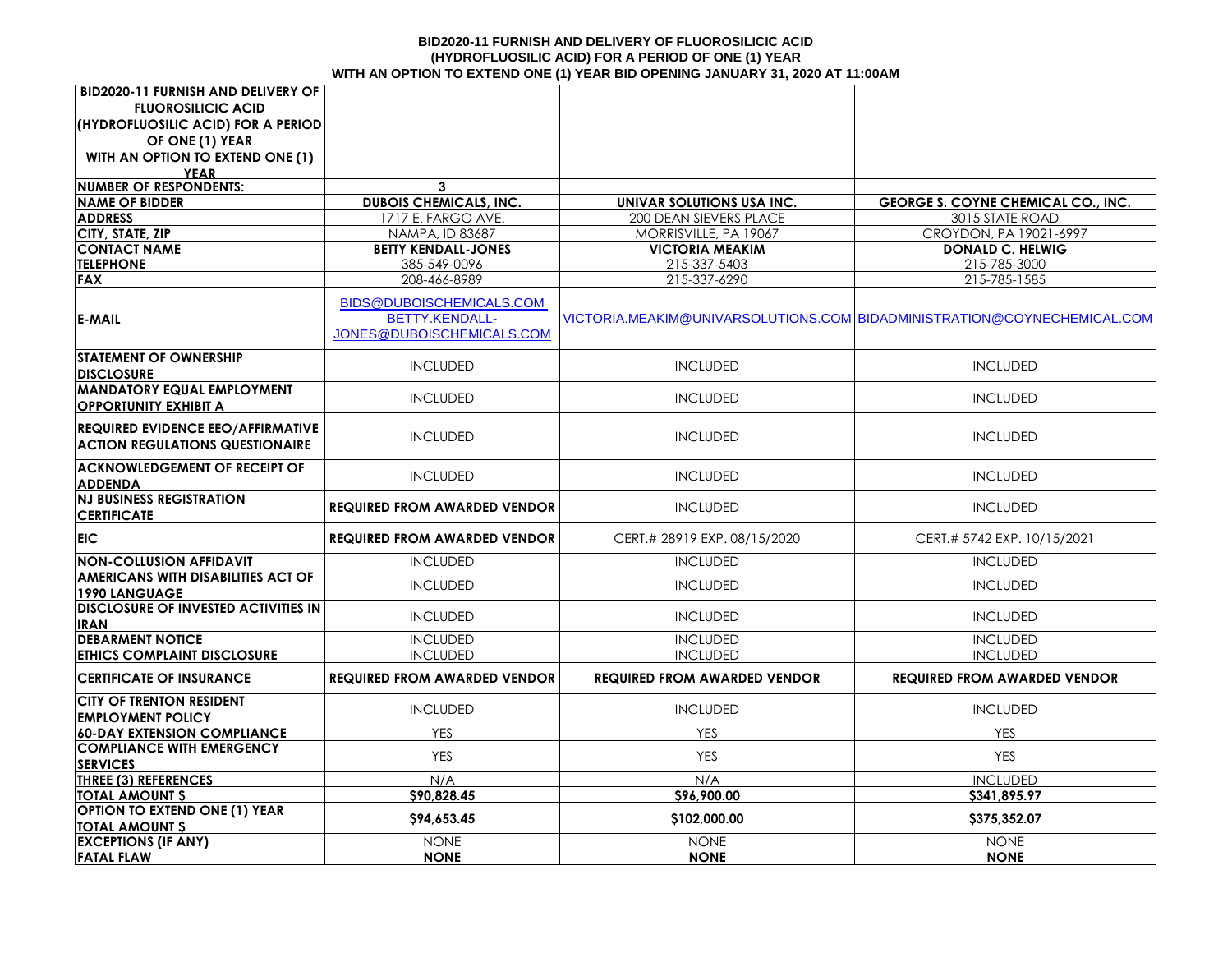#### **YEAR ONE**

The undersigned proposes to furnish and deliver to Trenton Water Works, Water Filtration Plant, John Fitch Parkway, Trenton, New Jersey, Fluorosilicic Acid as per the attached specifications.

| Quantity | <b>Description</b>                                       | <b>Unit Price</b><br>Per ton | <b>Total Bid Price</b> |
|----------|----------------------------------------------------------|------------------------------|------------------------|
| 255 tons | <b>Fluorosilicic Acid per</b><br>attached specifications |                              |                        |
|          |                                                          | 356.19                       | 90,828.45              |

**Betty Kendall-Jones Respectfully Submitted** (Signature)

**DuBois Chemicals, Inc.** (Company)

Person to Contact: **Betty Kendail-Jones** 

Telephone Number: 385.549.0086

PRICES SHALL BE FIRM FOR THE LENGTH OF THIS CONTRACT MANUFACTURER: J. R. Simplot, Rock Springs, WY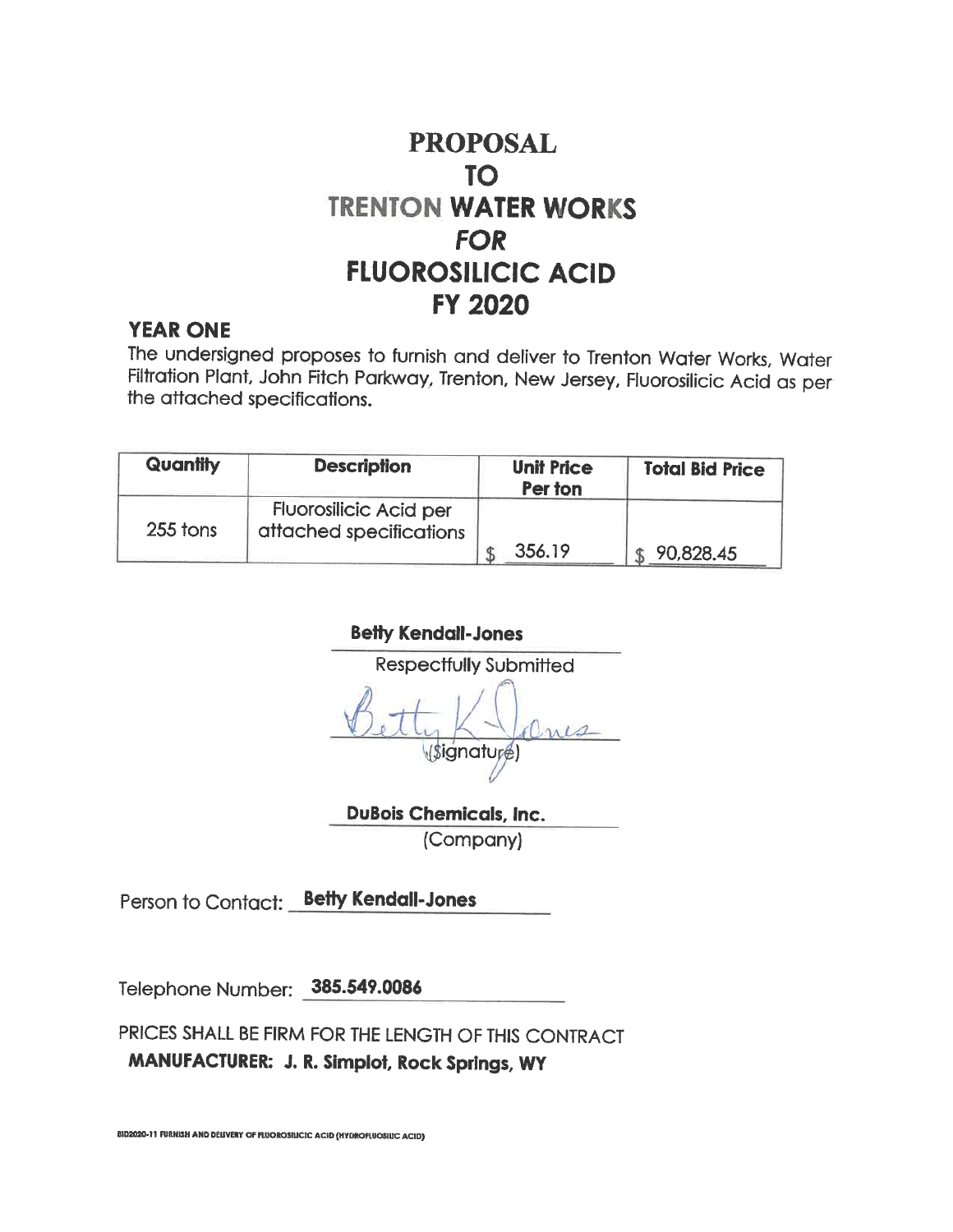#### **OPTION TO EXTEND ONE (1) YEAR**

The undersigned proposes to furnish and deliver to Trenton Water Works, Water Filtration Plant, John Fitch Parkway, Trenton, New Jersey, Fluorosilicic Acid as per the attached specifications.

| Quantity | <b>Description</b>                                       | <b>Unit Price</b><br>Per ton | <b>Total Bid Price</b> |
|----------|----------------------------------------------------------|------------------------------|------------------------|
| 255 tons | <b>Fluorosilicic Acid per</b><br>attached specifications |                              |                        |
|          |                                                          | 371.19                       | 94,653.45              |

**Betty Kendall-Jones** 

**Respectfully Submitted** Signatur

**DuBois Chemicals, Inc.** 

(Company)

Person to Contact: **Betty Kendall-Jones** 

Telephone Number: 385.549.0086

PRICES SHALL BE FIRM FOR THE LENGTH OF THIS CONTRACT MANUFACTURER: J. R. Simplot, Rock Springs, WY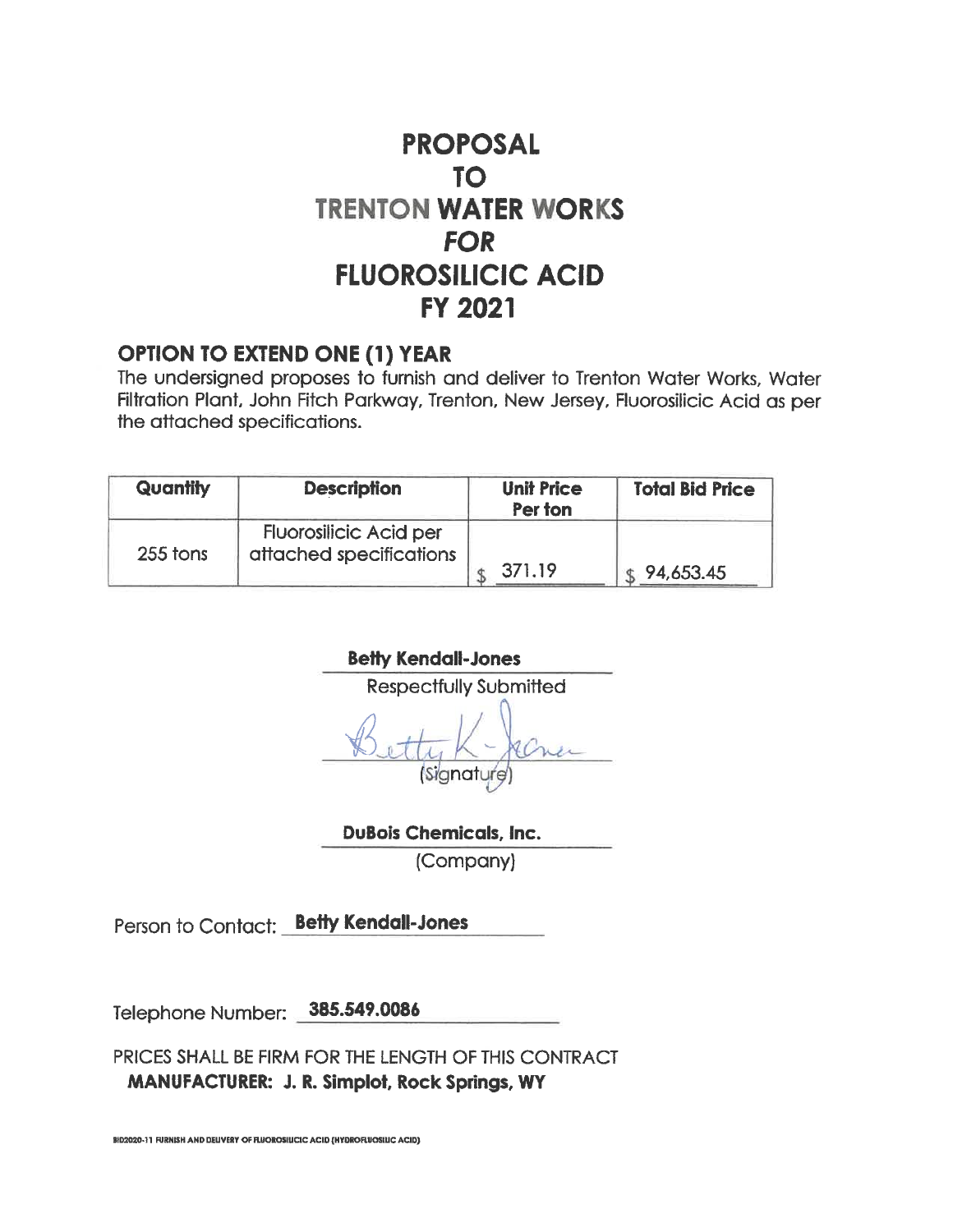#### **YEAR ONE**

The undersigned proposes to furnish and deliver to Trenton Water Works, Water Filtration Plant, John Fitch Parkway, Trenton, New Jersey, Fluorosilicic Acid as per the attached specifications.

| <b>Quantity</b> | <b>Description</b>                                | <b>Unit Price</b><br>Per ton  | <b>Total Bid Price</b> |
|-----------------|---------------------------------------------------|-------------------------------|------------------------|
| 255 tons        | Fluorosilicic Acid per<br>attached specifications |                               |                        |
|                 | Assay Basis 23%                                   | 380.00/Wet Ton   \$ 96,900.00 |                        |

Victoria Meakim

Respectfully Submitted

Sianature<sup>®</sup>

Univar Solutions USA Inc. (FKA Univar USA Inc.) (Company)

Person to Contact: Victoria Meakim

215-337-5403 Telephone Number: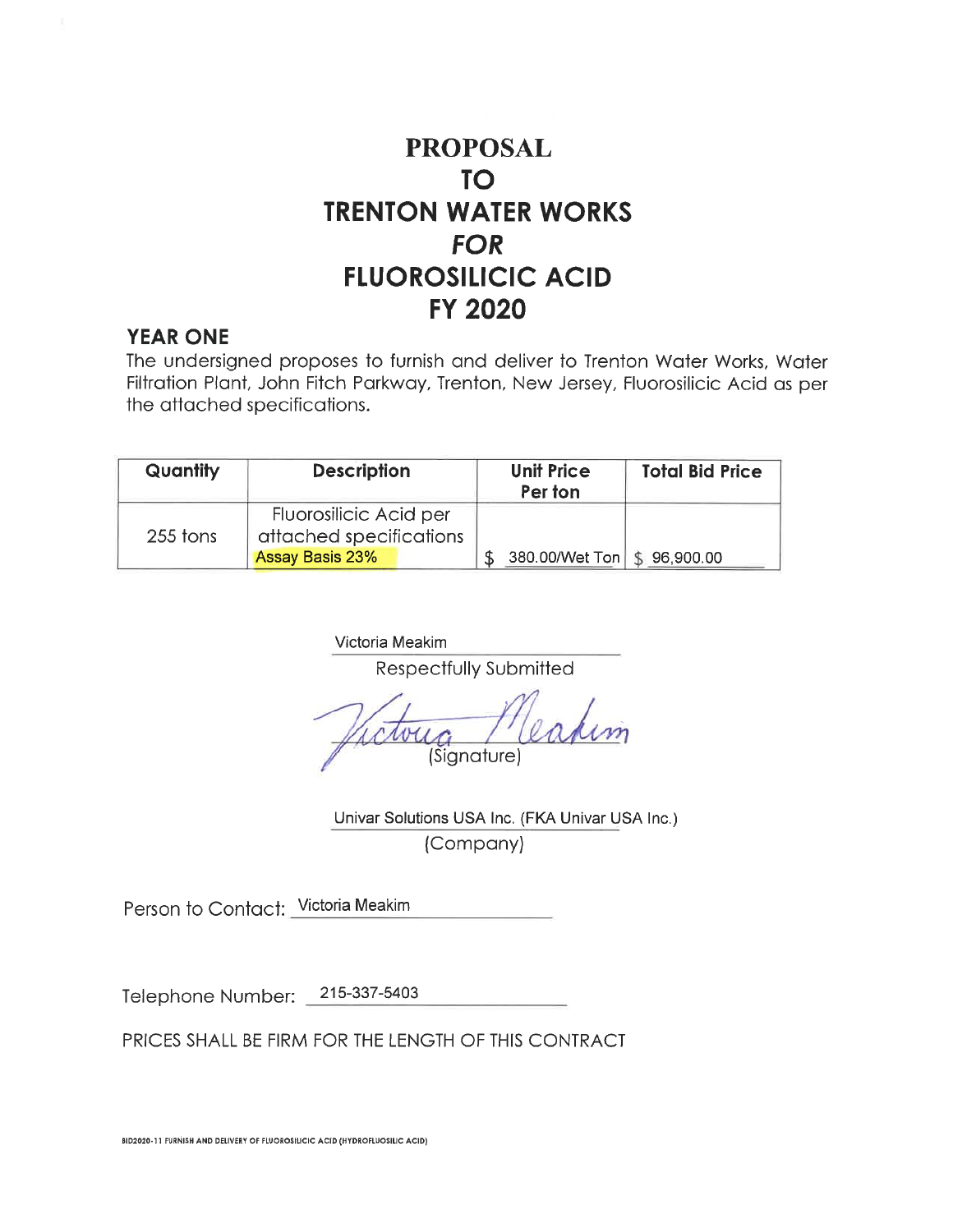#### **OPTION TO EXTEND ONE (1) YEAR**

The undersigned proposes to furnish and deliver to Trenton Water Works, Water Filtration Plant, John Fitch Parkway, Trenton, New Jersey, Fluorosilicic Acid as per the attached specifications.

| Quantity | <b>Description</b>                                                   | <b>Unit Price</b><br>Per ton | <b>Total Bid Price</b>          |
|----------|----------------------------------------------------------------------|------------------------------|---------------------------------|
| 255 tons | Fluorosilicic Acid per<br>attached specifications<br>Assay Basis 23% |                              | 400.00/Wet Ton   \$ 102,000.000 |

Victoria Meakim

Respectfully Submitted

(Signature)

Univar Solutions USA Inc. (FKA Univar USA Inc.) (Company)

Person to Contact: Victoria Meakim

Telephone Number: 215-337-5403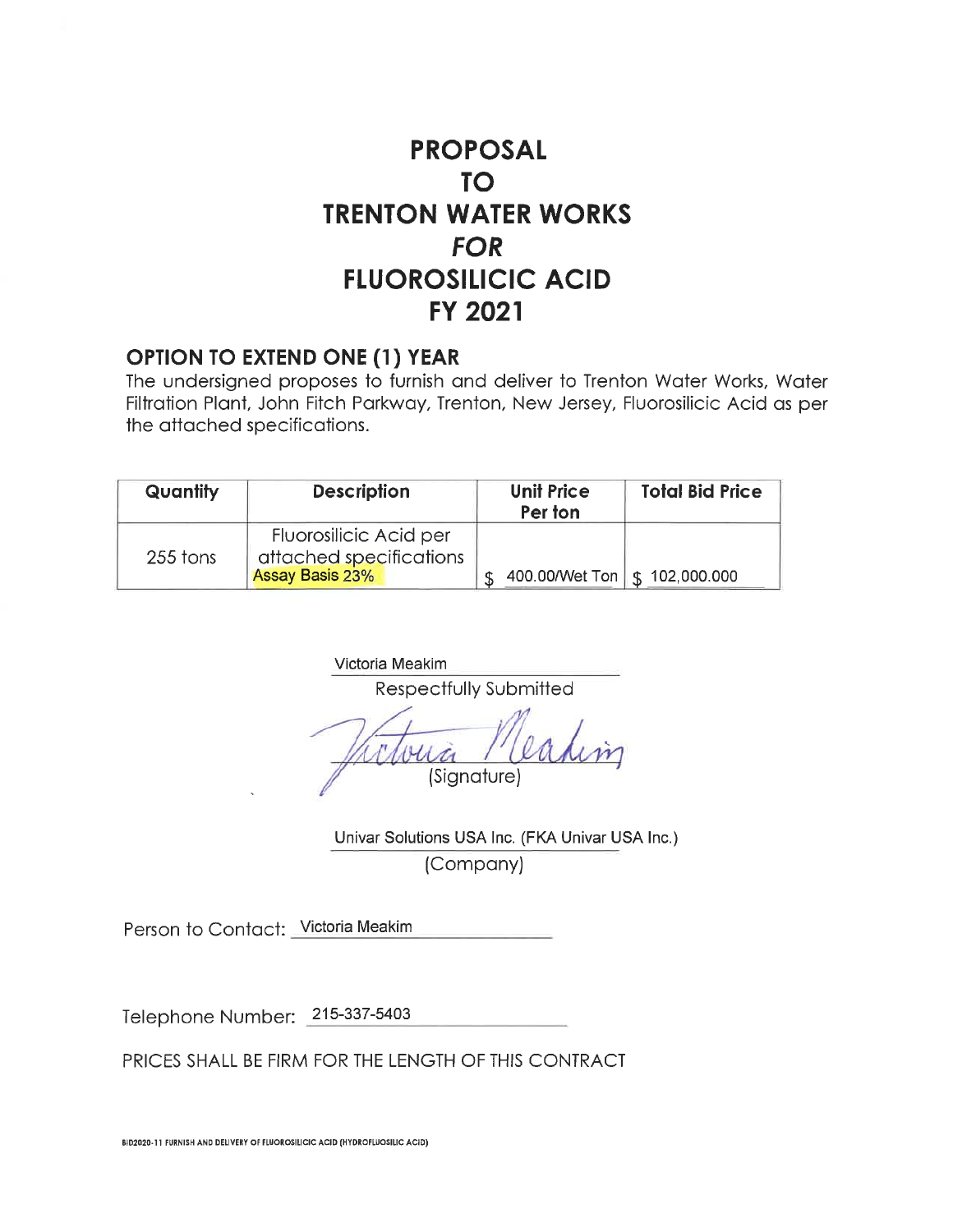#### **YEAR ONE**

The undersigned proposes to furnish and deliver to Trenton Water Works, Water Filtration Plant, John Fitch Parkway, Trenton, New Jersey, Fluorosilicic Acid as per the attached specifications.

| Quantity | <b>Description</b>                                | <b>Unit Price</b><br>Per ton                          | <b>Total Bid Price</b> |
|----------|---------------------------------------------------|-------------------------------------------------------|------------------------|
| 255 tons | Fluorosilicic Acid per<br>attached specifications |                                                       |                        |
|          |                                                   | $\frac{1}{3}$ 1,340.7685/ton $\frac{1}{3}$ 341,895.97 |                        |

Donald C. Helwig, Vice- President/CFO



George S. Coyne Chemical Co., Inc.

(Company)

Carolyn Mair-Basiura, Supervisor, Bid/Contract Admin. Dept.

Person to Contact:

215-785-3000 Telephone Number: \_